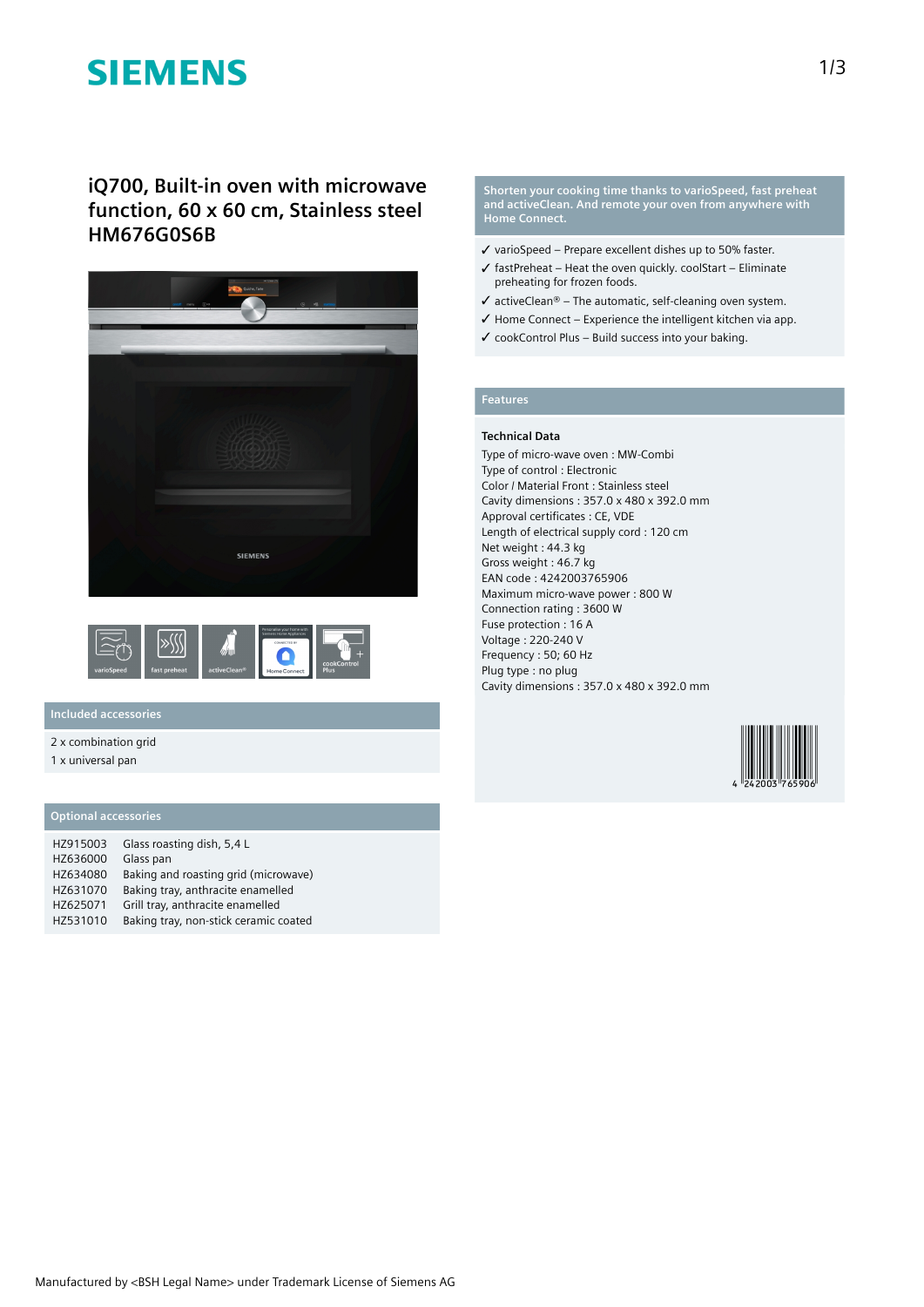# **SIEMENS**

# iQ700, Built-in oven with microwave function, 60 x 60 cm, Stainless steel **HM676G0S6B**

### **Features**

#### **Design**

- 3.7" TFT touchDisplay
- Cavity inner surface: enamel anthracite
- Drop down oven door, softClose, softOpen
- 
- ●<br>● Stainless steel control dial
- Bar handle
- We recommend you to choose complementary products within IQ700, in order to assure an optimal design combination of you r Built-In appliances.

#### **F e a t u r e s**

- Intelligent microwave inverter technology: For optimised results maximum output power will be regulated to 600 W when used in longer operation for gentler cooking.
- Digital temperature display with proposal
- Actual temperature display Heating-up indicator
- Electronic door lock
- Control panel lock Automatic safety switch off Residual heat indicator Start button Door contact switch
- WLAN Home connect enabled
- cookControl Plus
- Electronic oven clock timer
- Integral cooling fan
- LED light, Light on/off when door opened/closed
- 5 shelf positions in oven

#### **Cleaning**

 $\bullet$  activeClean

#### **Programmes/functions**

- Oven with microwave with 13 main functions heating methods: 4D hot air, hotairGentle, conventional top & bottom heating, Conventional heat Gentle, hot air grilling, full width grill, half width grill, Pizza setting, coolStart, bottom heat, low temperature cooking, keep warm, plate warming
- Additional heating methods with microwave: Microwave, Combi microwave variable

### • Fast preheat

#### **A c c e s s o r i e s**

- 1 level telescopic shelf, pyrolitic proof
- 2 x combination grid, 1 x universal pan

#### Technical information

- Cavity volume: 67 litres
- Temperature range 30 °C 275 °C
- · Total connected load electric: 3.6 KW
- 120 cm Cable length
- Nominal voltage: 220 240 V
- Appliance dimension (hxwxd): 595 mm x 594 mm x 548 mm
- $\bullet$  Niche dimension (hxwxd): 585 mm 595 mm x 560 mm 568 mm x 550 mm
- Please refer to the dimensions provided in the installation manual